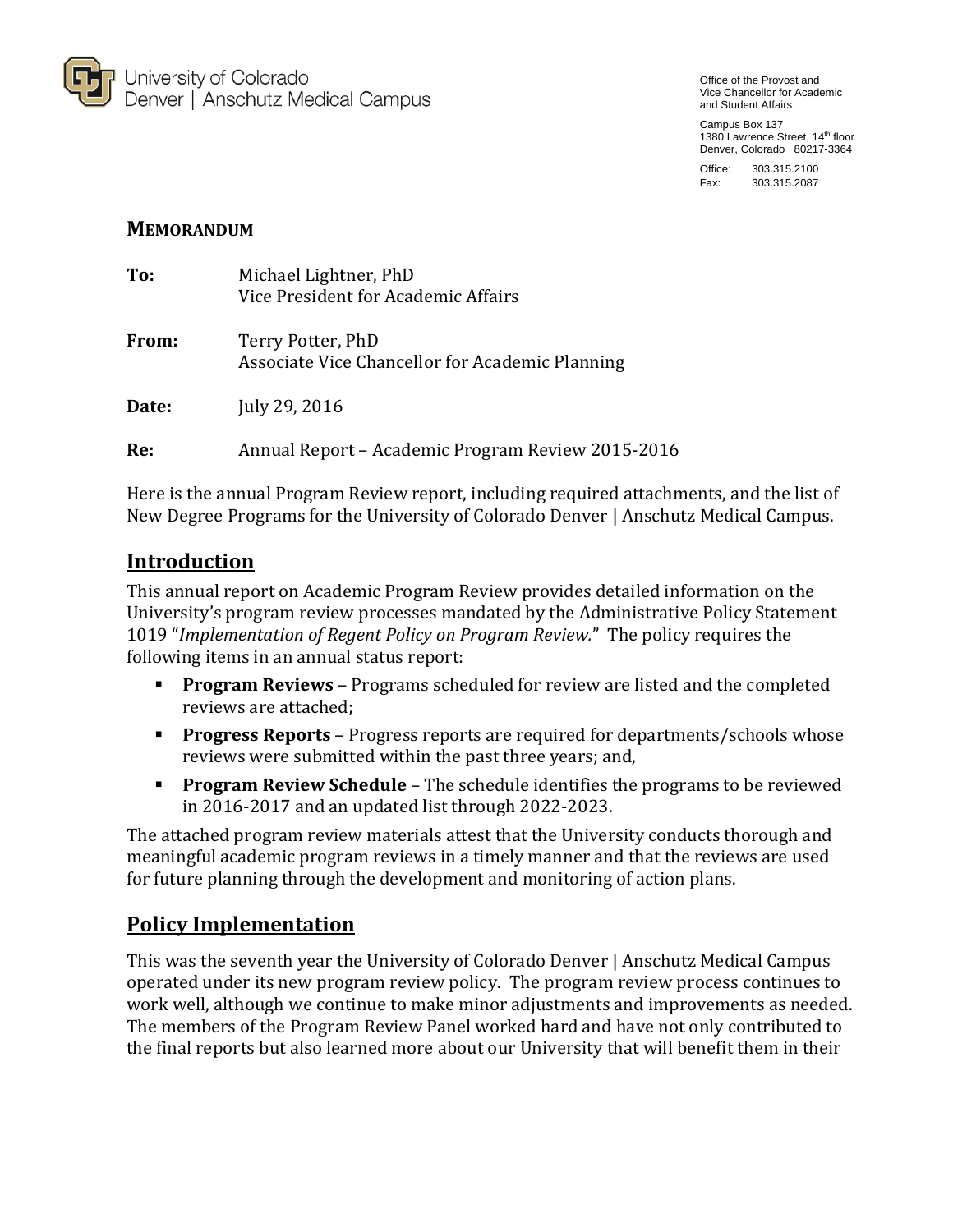home departments, as well as facilitate communication and collaboration across the University. We remain committed to the program review process which seeks to strengthen the University's educational, research, and service activities.

## **Program Review Reports 2015-2016**

Business School

College of Liberal Arts and Sciences

Chemistry Geography and Environmental Sciences Integrated Sciences MS Integrative Biology Mathematical and Statistical Sciences, including the Center for Computational Mathematics and the Center for Computational and Mathematical Biology Psychology

School of Medicine Physical Medicine and Rehabilitation

Skaggs School of Pharmacy and Pharmaceutical Sciences

# **Progress Reports 2016**

Departments and units that are reviewed formulate action plans and are required to submit progress reports for the next three years following the review. Copies of the progress reports for the following are attached, unless noted otherwise.

College of Architecture and Planning College of Arts and Media College of Engineering and Applied Science College of Liberal Arts and Sciences Anthropology Communication Economics English Ethnic Studies Health and Behavioral Sciences History Humanities and Social Sciences MS Modern Languages Philosophy Political Science Sociology Colorado School of Public Health Biostatistics and Informatics Community and Behavioral Health Environmental and Occupational Health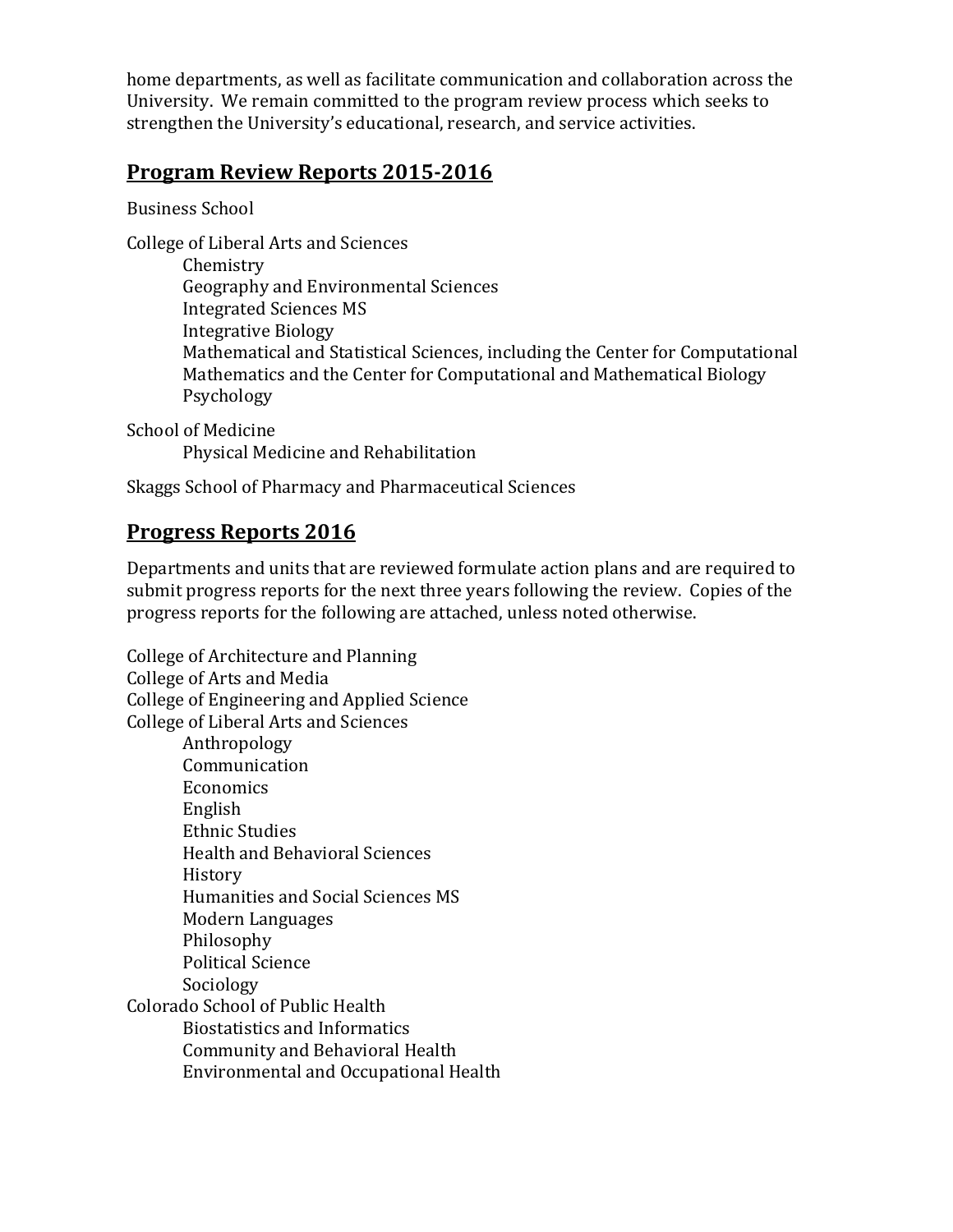Epidemiology Health Systems, Management and Policy Graduate School Cell Biology, Stem Cells, and Development PhD Clinical Science PhD and MSCS Computational Bioscience PhD Human Medical Genetics and Genomics PhD Molecular Biology PhD Neuroscience PhD School of Education and Human Development School of Medicine Biochemistry and Molecular Genetics Family Medicine Medicine Neurosurgery **Orthopedics** Otolaryngology Pediatrics Pharmacology Physiology and Biophysics Surgery Health Sciences Library Centers and Institutes Center for Bioethics and Humanities Center for Global Health Center for Public Health Practice Centers for American Indian and Alaska Native Health CU Cardiovascular Institute Gates Center for Regenerative Medicine and Stem Cell Biology

# **Program Review Schedule for 2016-2017**

The Schedule of Program Reviews includes a complete listing of upcoming reviews for all programs, including those being reviewed in 2016-2017. Most of the University's centers, institutes, and graduate programs are reviewed as part of the review of their "home" unit or as a formal grant renewal review, however some of these programs undergo independent review. In 2009 we added interdisciplinary graduate programs and a number of centers that span traditional departmental or organizational lines to the program review schedule. By adding independent reviews for those programs that span across organizations, we have a more thorough assessment of all of the University's academic endeavors.

Programs scheduled for review in 2016-2017 are as follows:

- o Cancer Biology PhD (Graduate School)
- o Emergency Medicine (School of Medicine)
- o Ophthalmology (School of Medicine)
- o Pathology (School of Medicine)
- o Psychiatry (School of Medicine)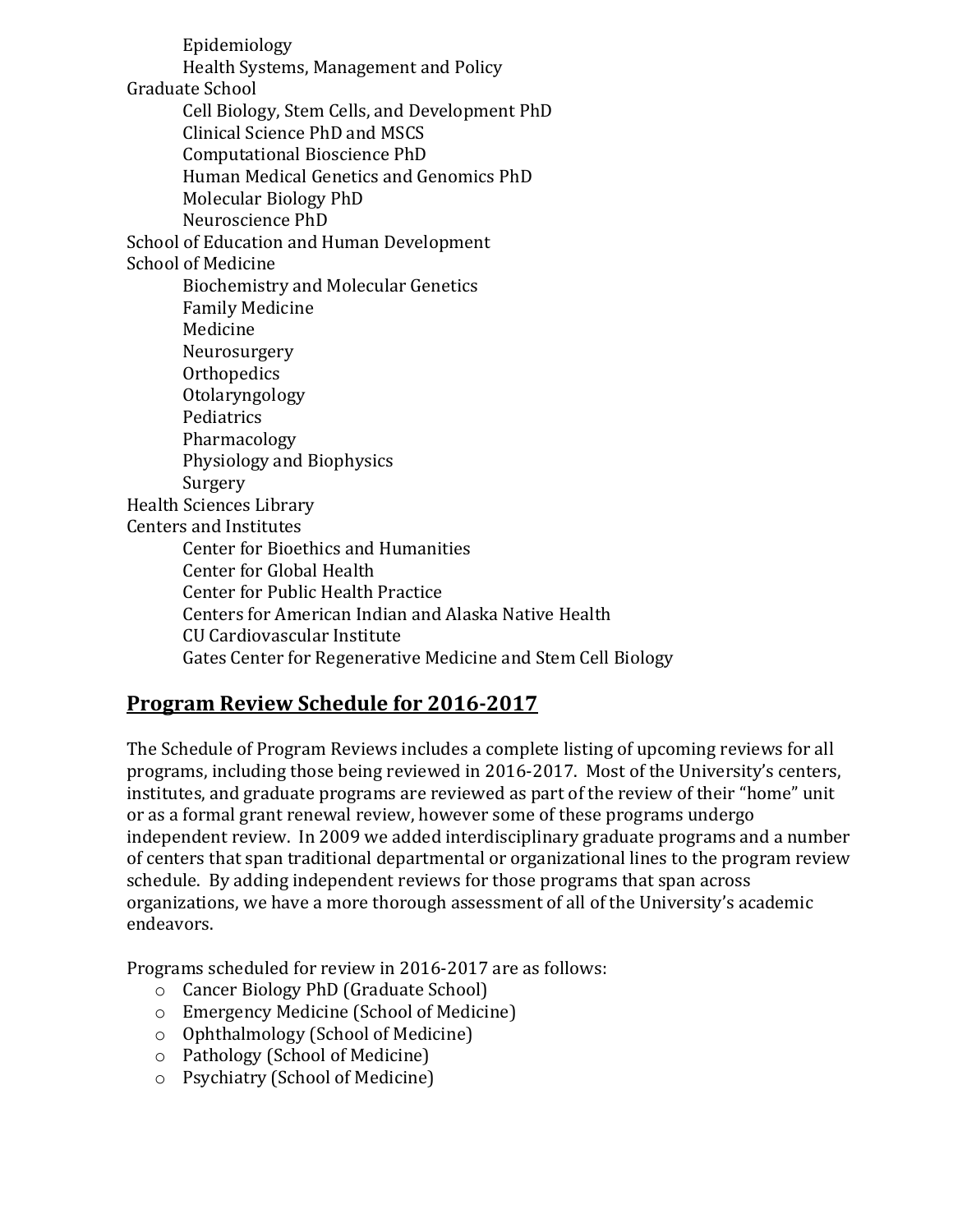- o Radiology (School of Medicine)
- o Center for Children's Surgery
- o Center on Aging
- o Colorado AHEC System
- o Crnic Institute for Down Syndrome

#### Attachments:

- 1. List of New Programs or Discontinuances
- 2. Schedule of Upcoming Academic Program Reviews
- 3. Academic Program Review Reports Completed in 2015-2016
	- a. Business School
		- b. College of Liberal Arts and Sciences
			- Chemistry Geography and Environmental Sciences
			- Integrated Sciences MS
			- Integrative Biology
			- Mathematical and Statistical Sciences, including the Center for Computational Mathematics and the Center for Computational and Mathematical Biology
			- Psychology
		- c. School of Medicine
		- Physical Medicine and Rehabilitation
		- d. Skaggs School of Pharmacy and Pharmaceutical Sciences
- 4. Academic Program Review Progress Reports
	- a. College of Architecture and Planning
		- b. College of Arts and Media
		- c. College of Engineering and Applied Science
		- d. College of Liberal Arts and Sciences
			- Anthropology
			- Communication Economics
			- English
			- Ethnic Studies
			- Health and Behavioral Sciences
			- History
			- Humanities and Social Sciences MS
			- Modern Languages
			- Philosophy
			- Political Science
			- Sociology
		- e. Colorado School of Public Health Biostatistics and Informatics Community and Behavioral Health Environmental and Occupational Health Epidemiology
		- Health Systems, Management and Policy f. Graduate School
		- Cell Biology, Stem Cells, and Development PhD Clinical Science PhD and MSCS Computational Bioscience PhD Human Medical Genetics and Genomics PhD Molecular Biology PhD Neuroscience PhD
		- g. School of Education and Human Development
		- h. School of Medicine
			- Biochemistry and Molecular Genetics Family Medicine
			- Medicine
			- Neurosurgery
			- **Orthopedics**
			- Otolaryngology
			- Pediatrics
			- Pharmacology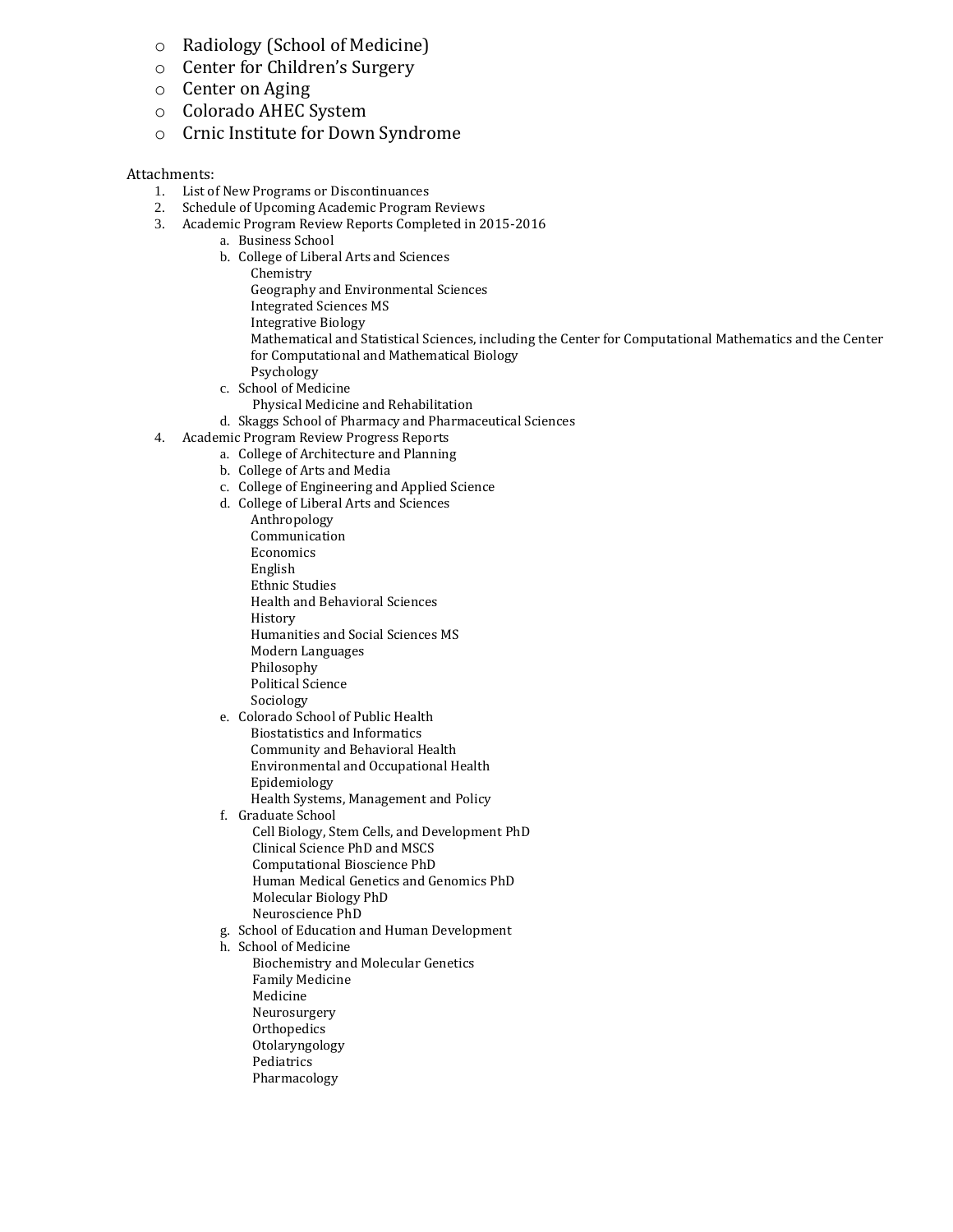Physiology and Biophysics Surgery

i. Health Sciences Library

j. Centers and Institutes

Center for Bioethics and Humanities Center for Global Health Center for Public Health Practice Centers for American Indian and Alaska Native Health CU Cardiovascular Institute Gates Center for Regenerative Medicine and Stem Cell Biology

CC with all Attachments:

Provost and Executive Vice Chancellor for Academic and Student Affairs Roderick Nairn

#### CC with Attachments 1 and 2:

Chancellor Donald M. Elliman, Jr. Chancellor Dorothy A. Horrell Dean Ralph Altiere Dean David Engelke Dean Mark Gelernter Dean David Goff, Jr. Dean Marc Ingber Dean Pamela Jansma Dean Rebecca Kantor Dean Laurence Kaptain Dean Denise Kassebaum Interim Dean Gary Kochenberger Dean John J. Reilly, Jr. Assistant Vice Chancellor Christine Stroup-Benham Dean Paul Teske Dean Sarah Thompson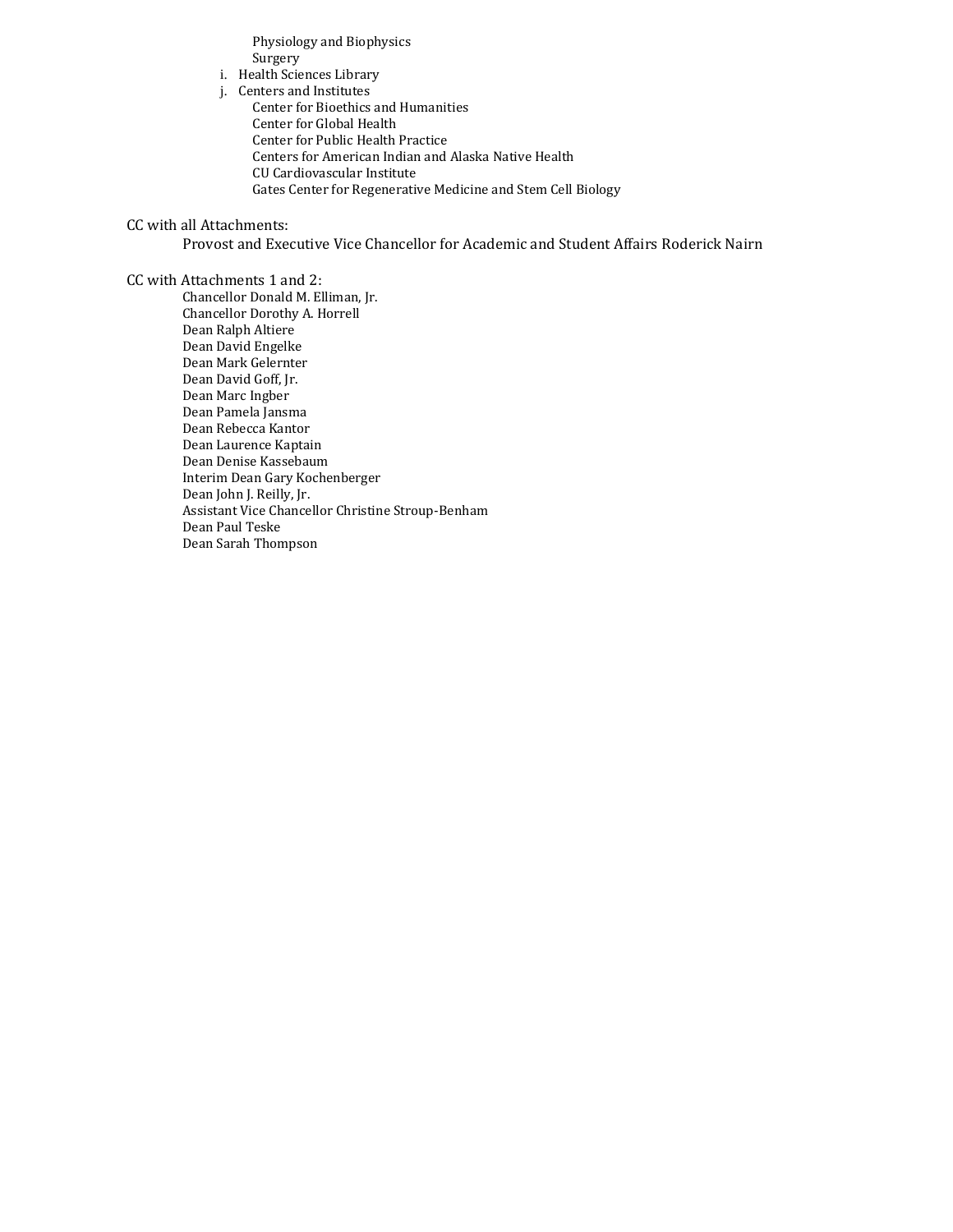

# **NEW DEGREE PROGRAMS, RESTRUCTURING, DEVELOPING OR PROGRAM ELIMINATIONS FOR AY 2016-17 AND BEYOND**

### **New Program Proposals Planned for Submission in 2016-17**

Computer Science and Health Informatics MS Health Economics PhD Human Development and Family Relationships BS Research Administration MS Statistics MS

### **New Program Proposals for submission in 2017-18 and Beyond**

Biomedical Visualization MS

#### **Degree Program Transfers**

None at this time

#### **Degree Program Eliminations**

None at this time